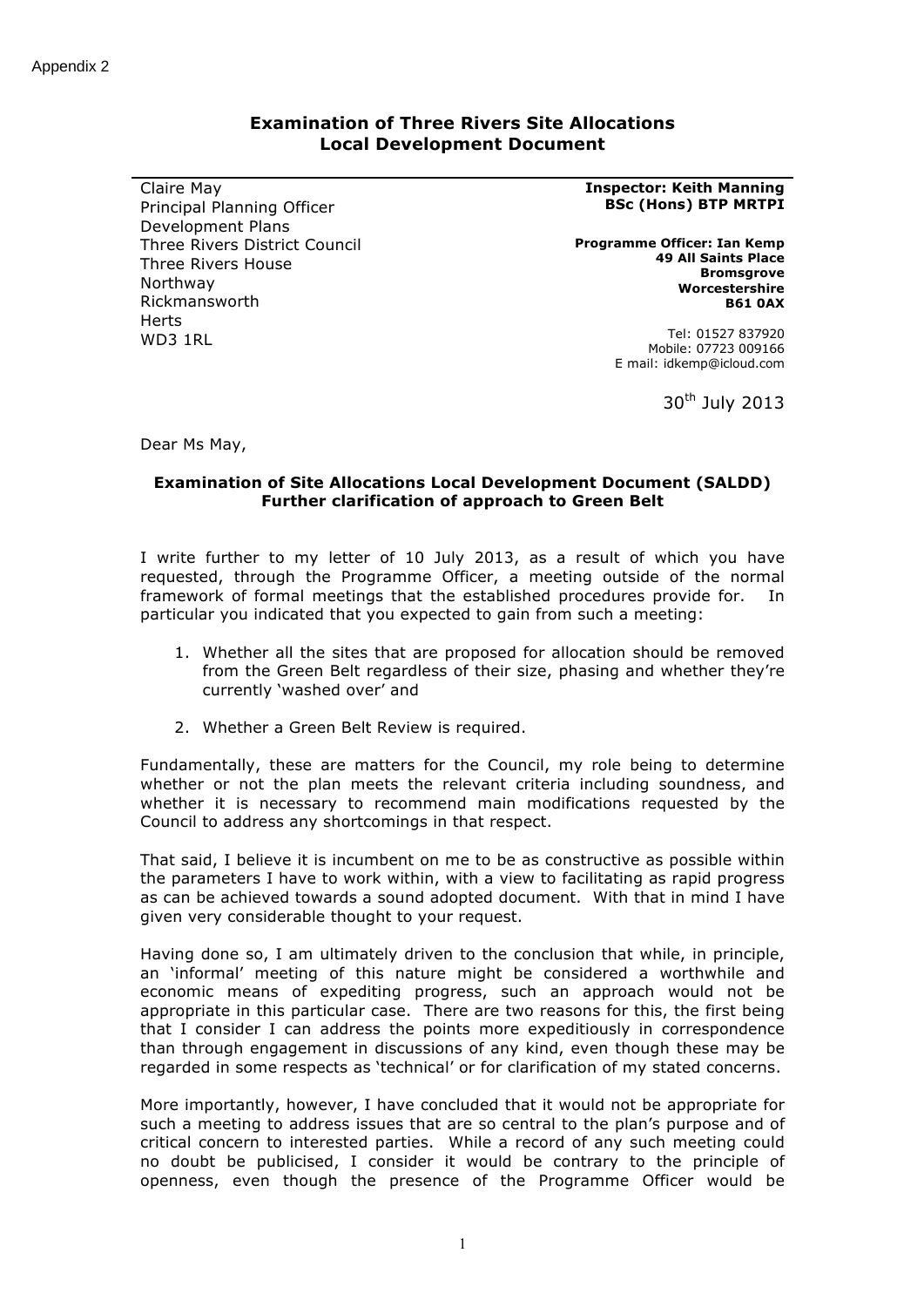testament to impartiality. A perception of unfairness to other parties with an interest in the process and its outcome, should that arise, would be in nobody's interests.

I therefore intend to address your questions through the medium of this open letter in the hope that this will help the Council to see a way forward at this early stage of the examination and hence maintain progress towards an adopted SALDD.

My position on the two questions is as follows:-

## **1. Proposed allocations**

This is in many respects a much more straightforward matter than that of potential Green Belt Review referred to in your second question and may be answered relatively briefly.

As I see it, the plan currently relies on a form of 'allocation' on the urban edge and beyond that, for the most part, leaves sites identified for development over the plan period within the Green Belt, notwithstanding the explicit intention of the Core Strategy to bring forward sites in sustainable locations on the urban edge by making minor revisions to the detailed Green Belt boundaries. Moreover, it is very clear from the Council's responses to representations, as recorded in SA CD5, that the Council anticipates that the absence of alternatives and the need for housing within the district may constitute the very special circumstances which would be required for development to take place in the Green Belt on the 'allocated' sites.

In short, a good number of the Council's preferred sites 'allocated' for development to meet its identified needs would remain in the Green Belt pending a very special circumstances justification based on those very needs.

I am very clear that this approach is wholly contrary to the spirit and purpose of the plan-led system and to the great importance accorded nationally to the efficacy and integrity of Green belt policy. For the reasons I indicated in my letter of 10 July, it would in my view be invidious to require applicants for planning permission on sites purporting to be allocations for development to be required to demonstrate very special circumstances. In that sense, there are no shades of Green Belt policy. Land within a Green Belt and therefore protected from inappropriate development (as defined) in all but very special circumstances should be fully protected in that way. However, land intended for urban development, notably but not exclusively for general purpose housing, should be formally excluded from the Green Belt in the development plan. As I have previously mentioned, a core principle of planning includes the intention that plans should… "provide a practical framework within which decisions on planning applications can be made with a high degree of predictability and efficiency." The Three Rivers Site Allocations Document, as proposed, does not accord with that principle so far as proposed allocations for development on land currently protected by Green Belt designation are concerned and, for that reason, could not be considered sound.

In short, I would expect land allocated for housing and other forms of urban development defined in the National Planning Policy Framework ('the Framework') as inappropriate to be excluded from the Green Belt, whether intended for early development or at a later phase in the plan period. You should urgently consider,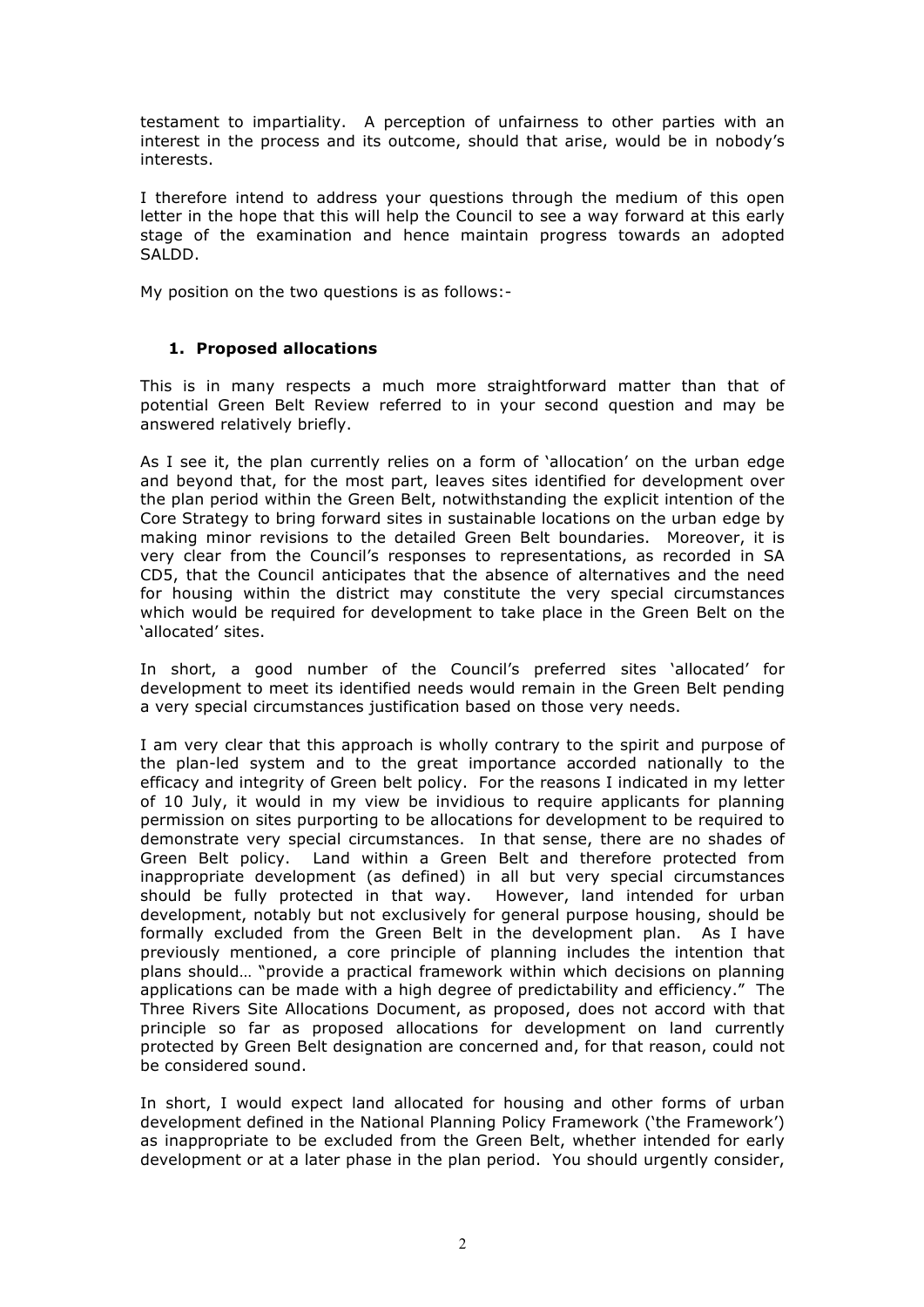therefore, how to proceed so as to rectify that deficiency in the plan as currently conceived.

I believe that matter should be relatively straightforward in the case of sites at the urban edge as anticipated in the Core Strategy. However, the question of sites standing apart from the urban edge in settlements currently "washed over" by the Green Belt designation also comes into play as the range of sites proposed to meet housing and other needs over the plan period includes some in locations of that type. The Framework effectively includes, at paragraph 84, reference to 'insetting' within the Green Belt and it seems to me that this technique should not therefore be excluded from your consideration in locations generally appropriate for inclusion within the Green Belt (bearing in mind its five stated purposes) where the Council intends limited development or settlement expansion to take place in specified locations.

I trust that the above exposition clarifies as necessary the first matter raised.

## **2. Green Belt Review**

This is a rather more complex and potentially strategic matter which arises, as I understand it, from the question I posed in my letter of 10 July regarding the longevity of any revision to the Green Belt boundary if allocations are primarily intended to satisfy the needs of the plan period, whereas the Framework clearly advocates a longer term view in those exceptional situations (such as this) where a green belt boundary is to be altered through the preparation or review of the Local Plan.

The Framework sets out the Government's planning policies for England, and how these are expected to be applied, in a concise and accessible manner. It provides a framework within which distinctive plans for localities appropriate to their needs and priorities may be produced.

The Council has prepared and adopted a Core Strategy, albeit in the context of the now revoked East of England Plan, which required no strategic review of the Green Belt in Three Rivers. Nevertheless, the Core Strategy is intended to deliver a spatial strategy which recognises that, in meeting development needs in a sustainable way, it will be necessary to review the boundaries of the Green Belt at the edge of existing settlements. Whether or not identified development needs over the plan period would in fact be met in an effective manner by the SALDD will of course be a central concern of this examination.

As a consequence of the Town and Country Planning (Local Planning) (England) Regulations 2012, however, the hierarchy of plans is a more flexible instrument than hitherto and it would be open to the Council to address the Green Belt boundaries in a manner not necessarily constrained by the detailed content of the Core Strategy as adopted. In this context the Council may now well be considering how its current approach should be reconciled with the likely requirements of the next review of its Local Plan, bearing in mind those elements of the Framework which refer to the frequency of Green Belt revision, and to which I referred in my earlier letter of 10 July.

Against that background concern it should nevertheless be borne in mind that the Council has invested substantial effort and has made considerable progress towards the achievement of a fully adopted local development framework as conceived of at the time of its core strategy preparation. (In this context I am conscious also of the recent report of my colleague concerning his examination of the Development Management Policies Local Development Document.) I well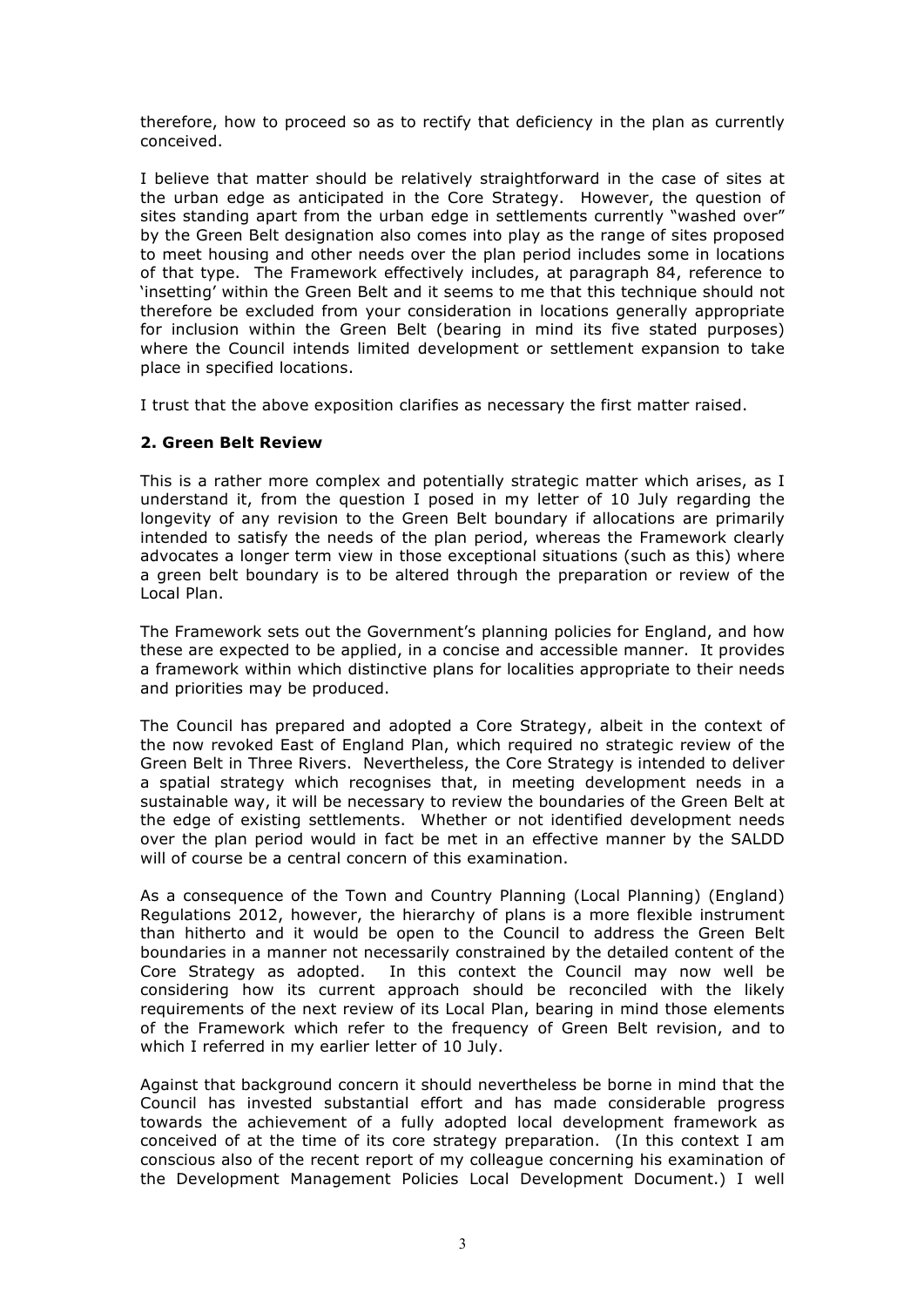understand and applaud the priority accorded to the preparation of the complementary SALDD.

It is in the circumstances necessary and appropriate for the Council to consider where the balance of advantage lies in determining the degree to which the alteration of the Green Belt boundary is altered in the short term as a contingency against medium to longer term development needs anticipated, bearing in mind the tools that are available to it and the Framework taken as a whole. Therefore, having set out my concern on the potential longevity of the Green Belt boundary in the penultimate paragraph of my previous letter, I would not wish to be unduly prescriptive as to the scale of boundary alteration required at this juncture, albeit consistency with local plan strategy is one of the requirements of paragraph 85 of the Framework. It seems to me that while there may be scope for some sensible accommodation of the approach advocated by the Framework within the broad parameters of the Core Strategy, a full-scale review of the Green Belt could raise cross-boundary strategic issues that might more appropriately be addressed through joint working in co-operation with neighbouring authorities at a future date when the strategic distribution of needed development beyond the present plan period can be more confidently predicted.

In short, it is for the Council to identify, and justify in the circumstances, the appropriate balance between the objective of sufficient change to the Green Belt boundary to accommodate known development requirements in the plan period and the exigencies of 'future-proofing' the resultant boundary with the objective of minimising the frequency of such change in mind.

That said, I think that there are some useful clarifications that the Council could provide now as an aid to the examination of the SALDD and bearing in mind also what I have said above in respect of the first matter.

Is it the Council's understanding that the reduction of the area of Green Belt by a maximum of 1%, as anticipated in the Core Strategy (paragraph 5.104), would be sufficient to accommodate the housing sites identified that are currently in the Green Belt? If so, to what extent might there be capacity, within that broad parameter, to accommodate some contingency of safeguarded land, bearing in mind paragraph 85 of the Framework as a whole and in this context the last bullet point in particular? I think it would be useful and informative if the total area of the development sites identified in the Green Belt (a subset of the spreadsheet I previously requested) could be set against the total area of Green Belt which has been calculated as 77% of the area of Three Rivers (Core Strategy paragraph 5.101). Are there sites that have been rejected as development allocations in the plan period that might nevertheless fit the criteria for safeguarding? If so, are such sites contiguous with the preferred sites identified or are they elsewhere? I think the statistical background would be informative for the examination and the site-specific queries could be relevant to scrutiny of the overall numerical and physical adequacy of the sites proposed and potential additions and alternatives which representors may wish to discuss.

Assuming my concerns in respect of the first matter can be addressed, a robust and defensible amended Green Belt boundary, certainly to the extent that its alteration is anticipated by the Core Strategy, will, it seems to me, be an important outcome of the SALDD upon which attention will necessarily be focused in the context of the proposed development allocations.